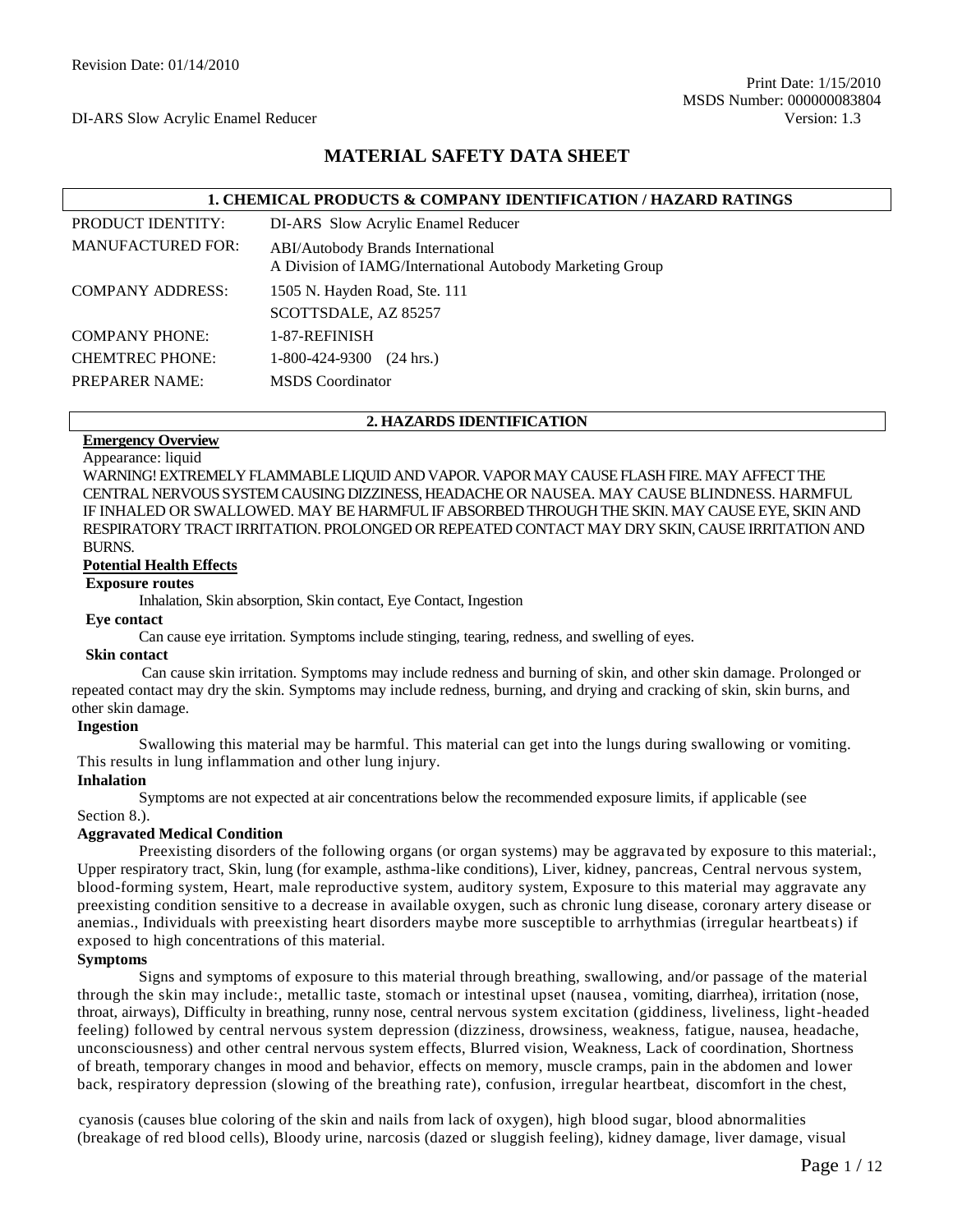DI-ARS Slow Acrylic Enamel Reducer Version: 1.3 impairment (including blindness), coma

#### **Target Organs**

Acute lethal exposure to ethylene glycol monobutyl ether in animal studies has resulted in congestion of organs including kidney, spleen, and lung., Exposure to this material (or a component) has been found to cause kidney damage in male rats. The mechanism by which this toxicity occurs is specific to the male rat and the kidney effects are not expected to occur in humans., This material (or a component) shortens the time of onset or worsens the liver and kidney damage induced by other chemicals., Exposure to lethal concentrations of methanol has been shown to cause damage to organs including liver, kidneys, pancreas, heart, lungs and brain. Although this rarely occurs, survivors of severe intoxication may suffer from permanent neurological damage., Prolonged intentional toluene abuse may lead to damage to many organ systems having effects on: central and peripheral nervous systems, vision, hearing, liver, kidneys, heart and blood. Such abuse has been associated with brain damage characterized by disturbances in gait, personality changes and loss of memory. Comparable central nervous system effects have not been shown to result from occupational exposure to toluene., Prolonged intentional toluene abuse may lead to hearing loss progressing to deafness. In addition, while noise is known to cause hearing loss in humans, it has been suggested that workers exposed to organic solvents, including toluene, along with noise may suffer greater hearing loss than would be expected from exposure to noise alone., Overexposure to this material (or its components) has been suggested as a cause of the following effects in laboratory animals:, mild, reversible spleen effects, blood abnormalities, respiratory tract damage (nose, throat, and airways), testis damage, kidney damage, liver damage, central nervous system damage, effects on hearing, Overexposure to this material (or its components) has been suggested as a cause of the following effects in humans:, central nervous system effects, visual impairment, kidney damage, effects on hearing **Carcinogenicity**

Ethylbenzene has been shown to cause cancer in laboratory animals. The rele vance of this finding to humans is uncertain. The International Agency for Research on Cancer (IARC) has classified ethylbenzene as a possible human carcinogen. Ethylene glycol monobutyl ether has been shown to cause cancer in laboratory animals. The relevance of this finding to humans is uncertain.

#### **Reproductive hazard**

This material (or a component) has been shown to cause harm to the fetus in laboratory animal studies. Harm to the fetus occurs only at exposure levels that harm the pregnant animal. The relevance of these findings to humans is uncertain., Toluene may be harmful to the human fetus based on positive test results with laboratory animals. Case studies show that prolonged intentional abuse of toluene during pregnancy can cause birth defects in humans., Methanol has caused birth defects in laboratory animals, but only when inhaled at extremely high vapor concentrations. The relevance of this finding to humans is uncertain.

| 3. COMPOSITION/INFORMATION ON INGREDIENTS    |                |                  |  |
|----------------------------------------------|----------------|------------------|--|
| <b>Hazardous Components</b>                  | CAS-No.        | Concentration    |  |
|                                              |                |                  |  |
| <b>TOLUENE</b>                               | 108-88-3       | $\geq 30 - 40\%$ |  |
| SOLVENT NAPHTHA (PETROLEUM), LIGHT ALIPHATIC | 64742-89-8     | $>=20-30%$       |  |
| <b>ACETONE</b>                               | $67-64-1$      | $>=15 - 20\%$    |  |
| ETHYLENE GLYCOL MONOBUTYL ETHER              | $111 - 76 - 2$ | $>=$ 5- $<$ 10%  |  |
| <b>XYLENE</b>                                | 1330-20-7      | $>=1.5 - 5\%$    |  |
| <b>METHANOL</b>                              | $67-56-1$      | $>=1.5 - 5\%$    |  |
| ETHYL BENZENE                                | $100 - 41 - 4$ | $>=1-1.5%$       |  |
|                                              |                |                  |  |

#### **4. FIRST AID MEASURES**

#### **Eyes**

If symptoms develop, immediately move individual away from exposure and into fresh air.

Flush eyes gently with water for at least 15 minutes while holding eyelids apart; seek immediate medical attention.

#### **Skin**

Remove contaminated clothing. Flush exposed area with large amounts of water. If skin is damaged, seek immediate medical attention. If skin is not damaged and symptoms persist, seek medical attention. Launder clothing before reuse.

#### **Ingestion**

Seek medical attention. If individual is drowsy or unconscious, do not give anything by mouth; place individual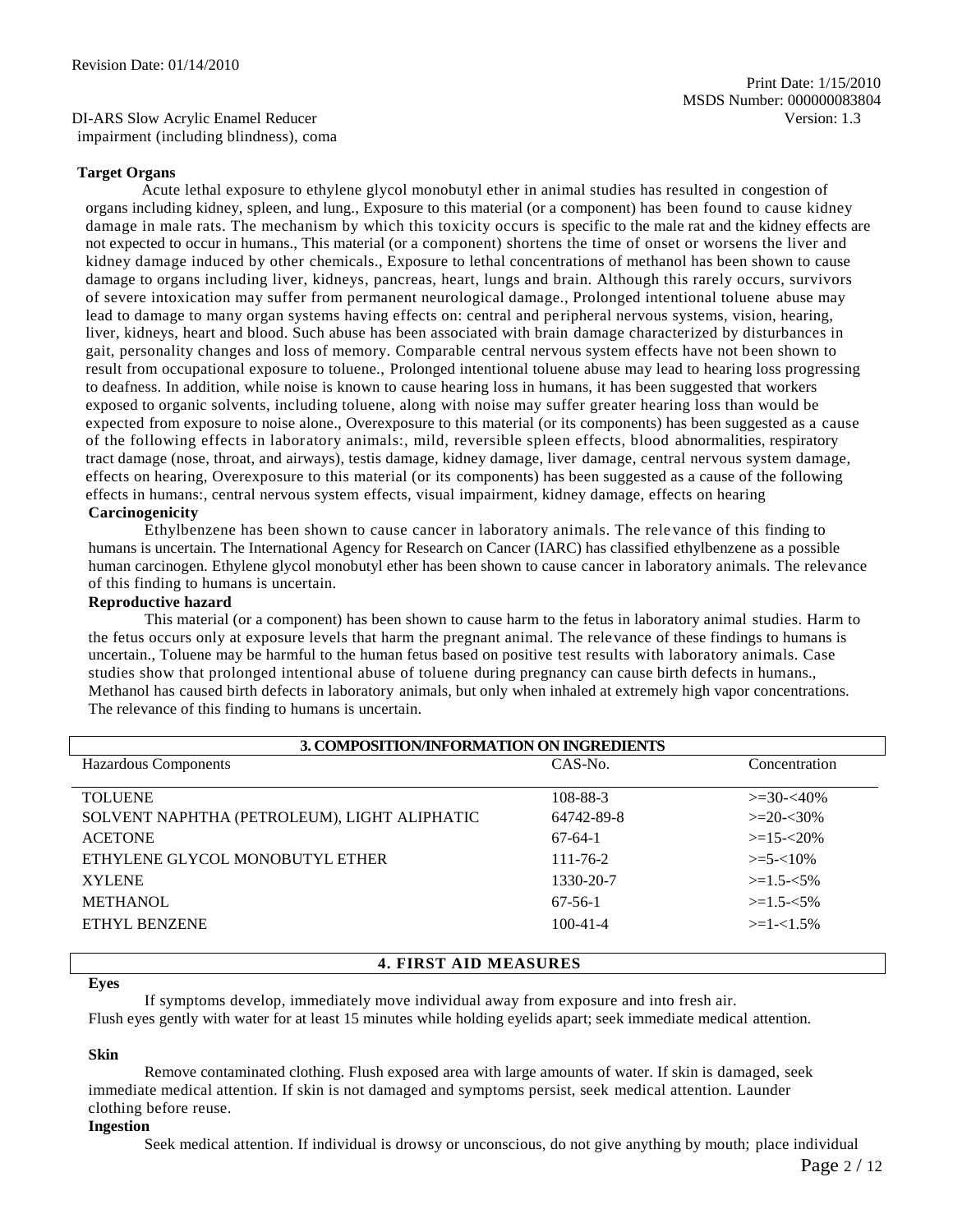# Print Date: 1/15/2010 MSDS Number: 000000083804

DI-ARS Slow Acrylic Enamel Reducer Version: 1.3

on the left side with the head down. Contact a physician, medical facility, or poison control center for advice about whether to induce vomiting. If possible, do not leave individual unattended.

#### **Inhalation**

If symptoms develop, move individual away from exposure and into fresh air. If symptoms persist, seek medical attention. If breathing is difficult, administer oxygen. Keep person warm and quiet; seek immediate medical attention.

#### **Notes to physician**

**Hazards:** Inhalation of high concentrations of this material, as could occur in enclosed spaces or during deliberate abuse, may be associated with cardiac arrhythmias. Sympathomimetic drugs may initiate cardiac arrhythmias in persons exposed to this material. This product contains methanol which can cause intoxication and central nervous system depression. Methanol is metabolized to formic acid and formaldehyde. These metabolites can cause metabolic acidosis, visual disturbances and blindness. Since metabolism is required for these toxic symptoms, their onset may be delayed from 6 to 30 hours following ingestion. Ethanol competes for the same metabolic pathway and has been used to prevent methanol metabolism. Ethanol administration is indicated in symptomatic patients or at blood methanol concentrations above 20 ug/dl. Methanol is effectively removed by hemodialysis. This material is an aspiration hazard. Potential danger from aspiration must be weighed against possible oral toxicity (See Section 2 - Swallowing) when deciding whether to induce vomiting. This material (or a component) has produced hyperglycemia and ketosis following substantial ingestion.

**Treatment:** No information available.

#### **5. FIRE-FIGHTING MEASURES**

#### **Suitable extinguishing media**

Dry chemical, Carbon dioxide (CO2)

**Hazardous combustion products**

carbon dioxide and carbon monoxide, Hydrocarbons

#### **Precautions for fire-fighting**

Material is volatile and readily gives off vapors which may travel along the ground or be moved by ventilation and ignited by pilot lights, flames, sparks, heaters, smoking, electric motors, static discharge or other ignition sources at locations near the material handling point. Never use welding or cutting torch on or near drum (even empty) because product (even just residue) can ignite explosively. Wear full firefighting turn-out gear (full Bunker gear), and respiratory protection (SCBA). Water may be ineffective for extinguishment unless used under favorable conditions by experienced fire fighters. Use water spray to cool fire exposed containers and structures until fire is out if it can be done with minimal risk. Avoid spreading burning liquid with water used for cooling purposes.

#### **6. ACCIDENTAL RELEASE MEASURES**

#### **Personal precautions**

For personal protection see section 8. Persons not wearing protective equipment should be excluded from area of spill until clean-up has been completed. Ensure adequate ventilation. Eliminate all ignition sources (flares, flames including pilot lights, electrical sparks). Pay attention to the spreading of gases especially at ground level (heavier than air) and to the direction of the wind.

#### **Environmental precautions**

Prevent spreading over a wide area (e.g. by containment or oil barriers). Do not let product enter drains. Do not flush into surface water or sanitary sewer system. Local authorities should be advised if significant spillages cannot be contained.

#### **Methods for cleaning up**

**Handling**

Contain spillage, and then collect with non-combustible absorbent material, (e.g. sand, earth, diatomaceous earth, vermiculite) and place in container for disposal according to local / national regulations (see section 13). **Other information**

Comply with all applicable federal, state, and local regulations. Suppress (knock down) gases/vapors/mists with a water spray jet.

#### **7. HANDLING AND STORAGE**

Containers of this material may be hazardous when emptied. Since emptied containers retain product residues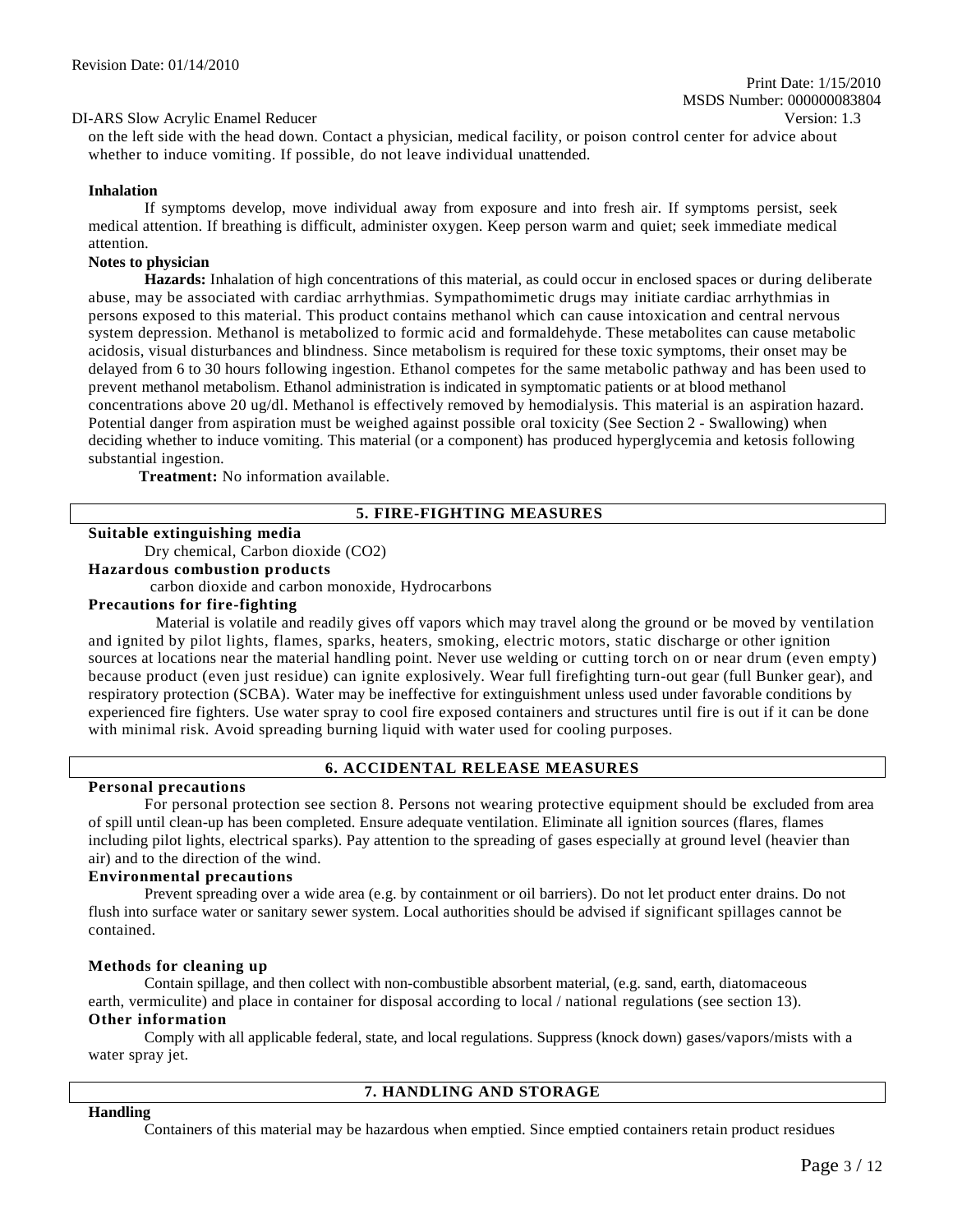(vapor, liquid, and/or solid), all hazard precautions given in the data sheet must be observed. Static ignition hazard can result from handling and use. Electrically bond and ground all containers, personnel and equipment before transfer or use of material. Special precautions may be necessary to dissipate static electricity for non-conductive containers. Use proper bonding and grounding during product transfer as described in National Fire Protection Association document NFPA 77. **Storage**

Store in a cool, dry, ventilated area, away from incompatible substances.

|                                  | 8. EXPOSURE CONTROLS/PERSONAL PROTECTION |                   |
|----------------------------------|------------------------------------------|-------------------|
| <b>Exposure Guidelines</b>       |                                          |                   |
| <b>TOLUENE</b>                   |                                          | 108-88-3          |
| <b>ACGIH</b>                     | time weighted average                    | 20 ppm            |
| <b>NIOSH</b>                     | Recommended exposure limit (REL) :       | $100$ ppm         |
| <b>NIOSH</b>                     | Recommended exposure limit (REL):        | $375$ mg/m $3$    |
| <b>NIOSH</b>                     | Short term exposure limit                | $150$ ppm         |
| <b>NIOSH</b>                     | Short term exposure limit                | 560 mg/m3         |
| OSHAZ2                           | Short term exposure limit                | $200$ ppm         |
| OSHAZ2                           | Permissible exposure limit               | 300 ppm           |
| OSHAZ2                           | Permissible exposure limit               | 500 mg/m3         |
|                                  |                                          |                   |
| <b>ACETONE</b>                   |                                          | $67 - 64 - 1$     |
| <b>ACGIH</b>                     | time weighted average                    | 500 ppm           |
| <b>ACGIH</b>                     | Short term exposure limit                | 750 ppm           |
| <b>NIOSH</b>                     | Recommended exposure limit (REL):        | $250$ mg/m $3$    |
| <b>NIOSH</b>                     | Recommended exposure limit (REL):        | 590 ppm           |
| <b>OSHAZ1</b>                    | Permissible exposure limit               | $1,000$ mg/m $3$  |
| <b>OSHAZ1</b>                    | Permissible exposure limit               | 2,400 ppm         |
|                                  |                                          |                   |
| ETHYLENE GLYCOL MONOBUTYL ETTHER |                                          | 111-76-2          |
| <b>ACGIH</b>                     | time weighted average                    | 20 ppm            |
| <b>NIOSH</b>                     | Recommended exposure limit (REL):        | 5 ppm             |
| <b>NIOSH</b>                     | Recommended exposure limit (REL):        | $24 \text{ mg/m}$ |
| OSHAZ1                           | Permissible exposure limit               | 50 ppm            |
| <b>OSHAZ1</b>                    | Permissible exposure limit               | 240 mg/m3         |
|                                  |                                          |                   |
| <b>XYLENE</b>                    |                                          | 1330-20-7         |
| <b>ACGIH</b>                     | time weighted average                    | $100$ ppm         |
| <b>ACGIH</b>                     | Short term exposure limit                | $150$ ppm         |
| <b>OSHAZ1</b>                    | Permissible exposure limit               | $100$ ppm         |
| <b>OSHAZ1</b>                    | Permissible exposure limit               | 435 mg/m3         |
| <b>NIOSH</b>                     | Recommended exposure limit (REL):        | $100$ ppm         |
| <b>NIOSH</b>                     | Recommended exposure limit (REL):        | 435 mg/m3         |
| <b>NIOSH</b>                     | Short term exposure limit                | $150$ ppm         |
| <b>NIOSH</b>                     | Short term exposure limit                | $655$ mg/m $3$    |
|                                  |                                          |                   |
| <b>METHANOL</b>                  |                                          | $67 - 56 - 1$     |
| <b>ACGIH</b>                     | time weighted average                    | 200 ppm           |
| <b>ACGIH</b>                     | Short term exposure limit                | $250$ ppm         |
| <b>NIOSH</b>                     | Recommended exposure limit (REL):        | $200$ ppm         |
| <b>NIOSH</b>                     | Recommended exposure limit (REL):        | $260$ mg/m $3$    |
| <b>NIOSH</b>                     | Short term exposure limit                | $250$ ppm         |
| <b>NIOSH</b>                     | Short term exposure limit                | 325 mg/m3         |
| OSHAZ1                           | Permissible exposure limit               | $200$ ppm         |
| <b>OSHAZ1</b>                    | Permissible exposure limit               | $260$ mg/m $3$    |
|                                  |                                          |                   |
| ETHYL BENZENE                    |                                          | $100 - 41 - 4$    |
| <b>ACGIH</b>                     | time weighted average                    | $100$ ppm         |
| <b>ACGIH</b>                     | Short term exposure limit                | $125$ ppm         |
|                                  |                                          |                   |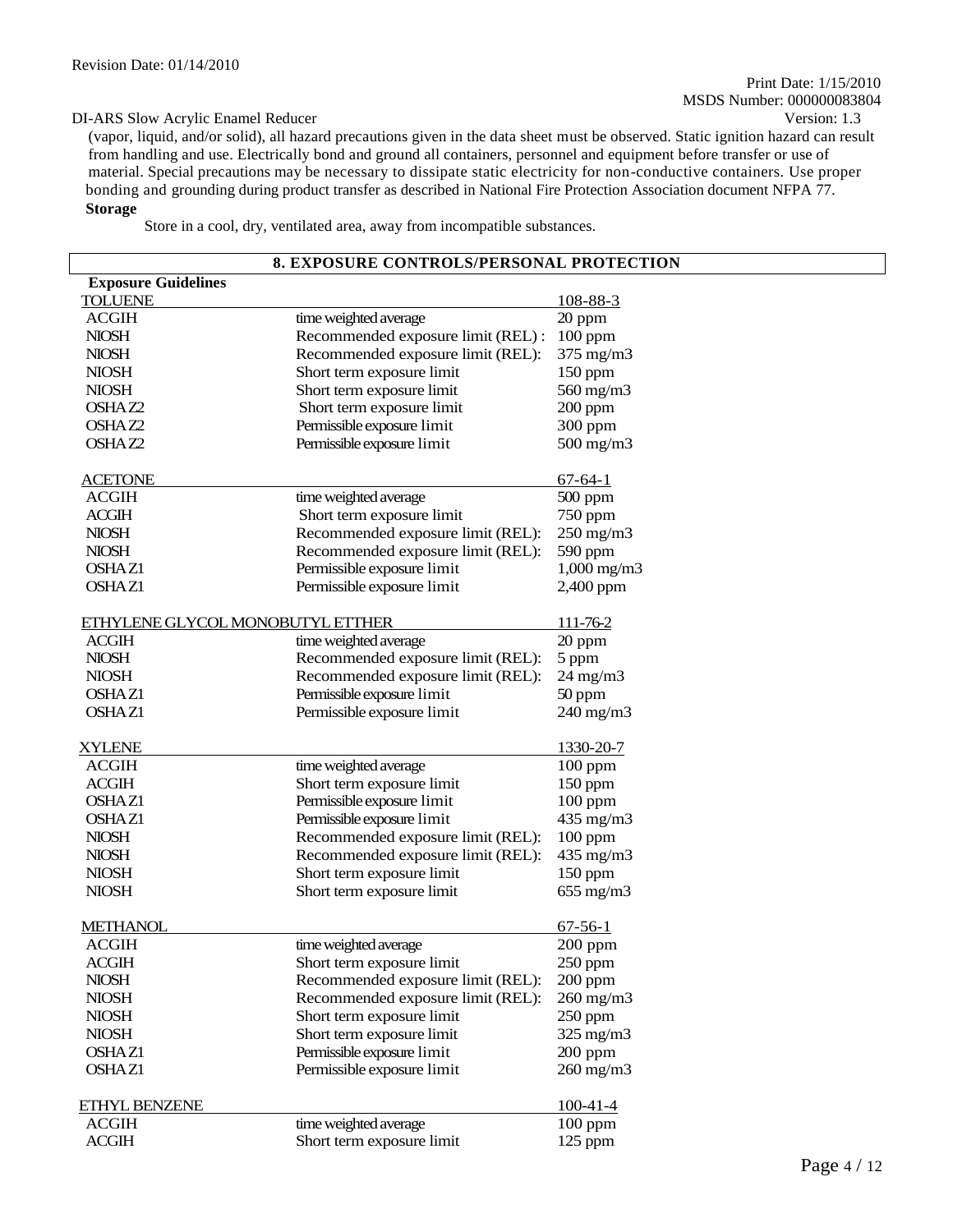| 1 THUS STOW THE THE EMANDER RECEIVED |                                   |                    |
|--------------------------------------|-----------------------------------|--------------------|
| <b>NIOSH</b>                         | Recommended exposure limit (REL): | $100$ ppm          |
| <b>NIOSH</b>                         | Recommended exposure limit (REL): | $435 \text{ mg/m}$ |
| <b>NIOSH</b>                         | Short term exposure limit         | $125$ ppm          |
| <b>NIOSH</b>                         | Short term exposure limit         | $545 \text{ mg/m}$ |
| <b>OSHAZ1</b>                        | Permissible exposure limit        | $100$ ppm          |
| <b>OSHAZ1</b>                        | Permissible exposure limit        | $435 \text{ mg/m}$ |
| <b>ACGIH</b>                         | time weighted average             | $200$ ppm          |
| <b>ACGIH</b>                         | Short term exposure limit         | $250$ ppm          |
| <b>NIOSH</b>                         | Recommended exposure limit (REL): | $200$ ppm          |
| <b>NIOSH</b>                         | Recommended exposure limit (REL): | $260 \text{ mg/m}$ |
| <b>NIOSH</b>                         | Short term exposure limit         | $250$ ppm          |
| <b>NIOSH</b>                         | Short term exposure limit         | $325$ mg/m $3$     |
| <b>OSHAZ1</b>                        | Permissible exposure limit        | $200$ ppm          |
| <b>OSHAZ1</b>                        | Permissible exposure limit        | $260 \text{ mg/m}$ |
|                                      |                                   |                    |

#### **General advice**

These recommendations provide general guidance for handling this product. Personal protective equipment should be selected for individual applications and should consider factors which affect exposure potential, such as handling practices, chemical concentrations and ventilation. It is ultimately the responsibility of the employer to follow regulatory guidelines established by local authorities.

#### **Exposure controls**

Provide sufficient mechanical (general and/or local exhaust) ventilation to maintain exposure below exposure guidelines (if applicable) or below levels that cause known, suspected or apparent adverse effects.

# **Eye protection**

Wear chemical splash goggles when there is the potential for exposure of the eyes to liquid, vapor or mist.

#### **Skin and body protection**

Wear normal work clothing including long pants, long-sleeved shirts and foot covering to prevent direct contact of the product with the skin. Launder clothing before reuse. If skin irritation develops, contact your facility health and safety professional or your local safety equipment supplier to determine the proper personal protective equipment for your use.

#### **Respiratory protection**

A NIOSH-approved air-purifying respirator with an appropriate cartridge and/or filter may be permissible under certain circumstances where airborne concentrations are expected to exceed exposure limits (if applicable) or if overexposure has otherwise been determined. Protection provided by air- purifying respirators is limited. Use a positive pressure, air-supplied respirator if there is any potential for uncontrolled release, exposure levels are not known or any other circumstances where an air- purifying respirator may not provide adequate protection.

| 9. PHYSICAL AND CHEMICAL PROPERTIES           |                                   |  |  |
|-----------------------------------------------|-----------------------------------|--|--|
| <b>Physical state</b><br>liquid               |                                   |  |  |
| Form                                          | No data                           |  |  |
| <b>Color</b>                                  | No data                           |  |  |
| Odor                                          | No data                           |  |  |
| <b>Boiling point/boiling range</b>            | No data                           |  |  |
| pH                                            | No data                           |  |  |
| <b>Flash point</b>                            | $(>.)$ -20.00 °C Tag closed cup   |  |  |
| <b>Evaporation rate</b>                       | No data                           |  |  |
| Lower explosion limit/Upper explosion limit   | No data                           |  |  |
| Vapor pressure                                | No data                           |  |  |
| Vapor density                                 | No data                           |  |  |
| <b>Density</b>                                | $0.809$ g/cm3                     |  |  |
|                                               | $> = 6.74$ lb/gal @ 68 °F / 20 °C |  |  |
| <b>Solubility</b>                             | No data                           |  |  |
| <b>Partition coefficient: n-octanol/water</b> | No data                           |  |  |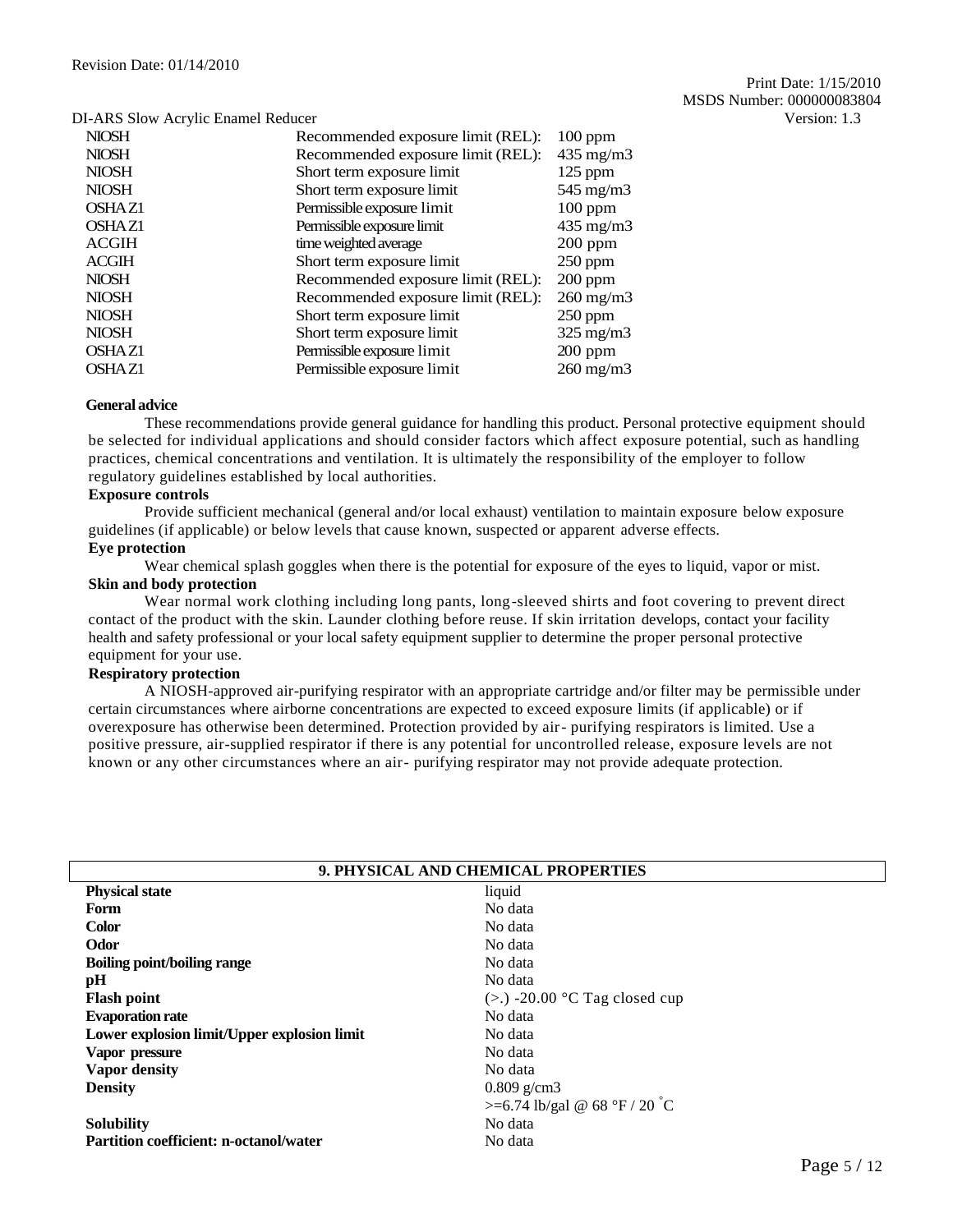**Autoignition temperature** No data

MSDS Number: 000000083804

Print Date: 1/15/2010

**log Pow** no data available

# **10. STABILITY AND REACTIVITY**

**Stability** Stable.

**Conditions to avoid**

heat

#### **Incompatible products**

Strong oxidizing agents, Acids, alkalis, Reducing agents, aluminum, salts of strong bases, calcium hypochlorite, hypochlorites, Peroxides, sodium, strong bases, Zinc

#### **Hazardous decomposition products**

carbon dioxide and carbon monoxide, Hydrocarbons, Aldehydes, ketones, Organic acids

#### **Hazardous reactions**

Product will not undergo hazardous polymerization.

## **Thermal decomposition** No

data

**Acute oral toxicity**

# **11. TOXICOLOGICAL INFORMATION**

| <b>TOLUENE:</b>                                                        | LD 50 Rat: 2,600 - 7,500 mg/kg                                                      |
|------------------------------------------------------------------------|-------------------------------------------------------------------------------------|
| SOLVENT NAPHTHA (PETROLEUM), LIGHT ALIPHATIC: LD 50 Rat: > 8,000 mg/kg |                                                                                     |
| <b>ACETONE:</b>                                                        | LD 50 Rat: 5,800 mg/kg                                                              |
| ETHYLENE GLYCOL MONOBUTYL ETHER:                                       | LD 50 Guinea pig: $1,200$ mg/kg                                                     |
| XYLENE:                                                                | LD 50 Rat: 4,300 mg/kg                                                              |
| <b>METHANOL:</b>                                                       | LD L0 Human: 300 mg/kg                                                              |
| ETHYL BENZENE:                                                         | LD 50 Rat: 3,500 mg/kg                                                              |
| <b>Acute inhalation toxicity</b>                                       |                                                                                     |
| <b>TOLUENE:</b>                                                        | LC 50 Rat: 8000 ppm, 4 h                                                            |
| SOLVENT NAPHTHA (PETROLEUM), LIGHT ALIPHATIC:                          | LC 50 Rat: 3400 ppm, 4 h                                                            |
| <b>ACETONE:</b>                                                        | LC 50 Rat: $> 16000$ ppm, 4 h                                                       |
| ETHYLENE GLYCOL MONOBUTYL ETHER:                                       | LC 50 Guinea pig: $> 633$ ppm, 1 h                                                  |
| XYLENE:                                                                | no data available                                                                   |
| <b>METHANOL:</b>                                                       | LC 50 Rat: 64000 ppm, 4 h                                                           |
| ETHYL BENZFNE:                                                         | LC Lo Rat: 4000 ppm, 4 h                                                            |
| <b>Acute dermal toxicity</b>                                           |                                                                                     |
| TOLUENE:                                                               | LD 50 Rabbit: $12,124$ mg/kg                                                        |
| COLUENT MADITHIA (DETROI EIRA) I ICHT AI IDHATIC.                      | $1 \text{ D}$ 50 $\text{D}_{\text{eff}}$ $\sim 4.000 \text{ m}$ $\alpha$ / $\alpha$ |

SOLVENT NAPHTHA (PETROLEUM), LIGHT ALIPHATIC: LD 50 Rat: > 4,000 mg/kg ACETONE: LD 50 Rabbit: > 20,000 mg/kg ETHYLENE GLYCOL MONOBUTYL ETHER: LD 50 Guinea pig: > 2,000 mg/kg XYLENE: LD 50 Rabbit: (>) 2,000 mg/kg METHANOL: LD 50 Rabbit: 12,800 mg/kg ETHYL BENZENE: LD 50 Rabbit: 17,800 mg/kg

#### **12. ECOLOGICAL INFORMATION**

#### **Biodegradability**

TOLUENE: no data available SOLVENT NAPHTHA (PETROLEUM), LIGHT ALIPHATIC: no data available ACETONE: no data available ETHYLENE GLYCOL MONOBUTYL ETHER: no data available XYLENE: no data available METHANOL: no data available https://www.facebook.com/intervalue.org/intervalue.com/intervalue.org/intervalue.org/intervalue.com/intervalue.com/intervalue.org/intervalue.com/intervalue.com/intervalue.com/intervalue.com/inte ETHYL BENZENE: no data available **Bioaccumulation**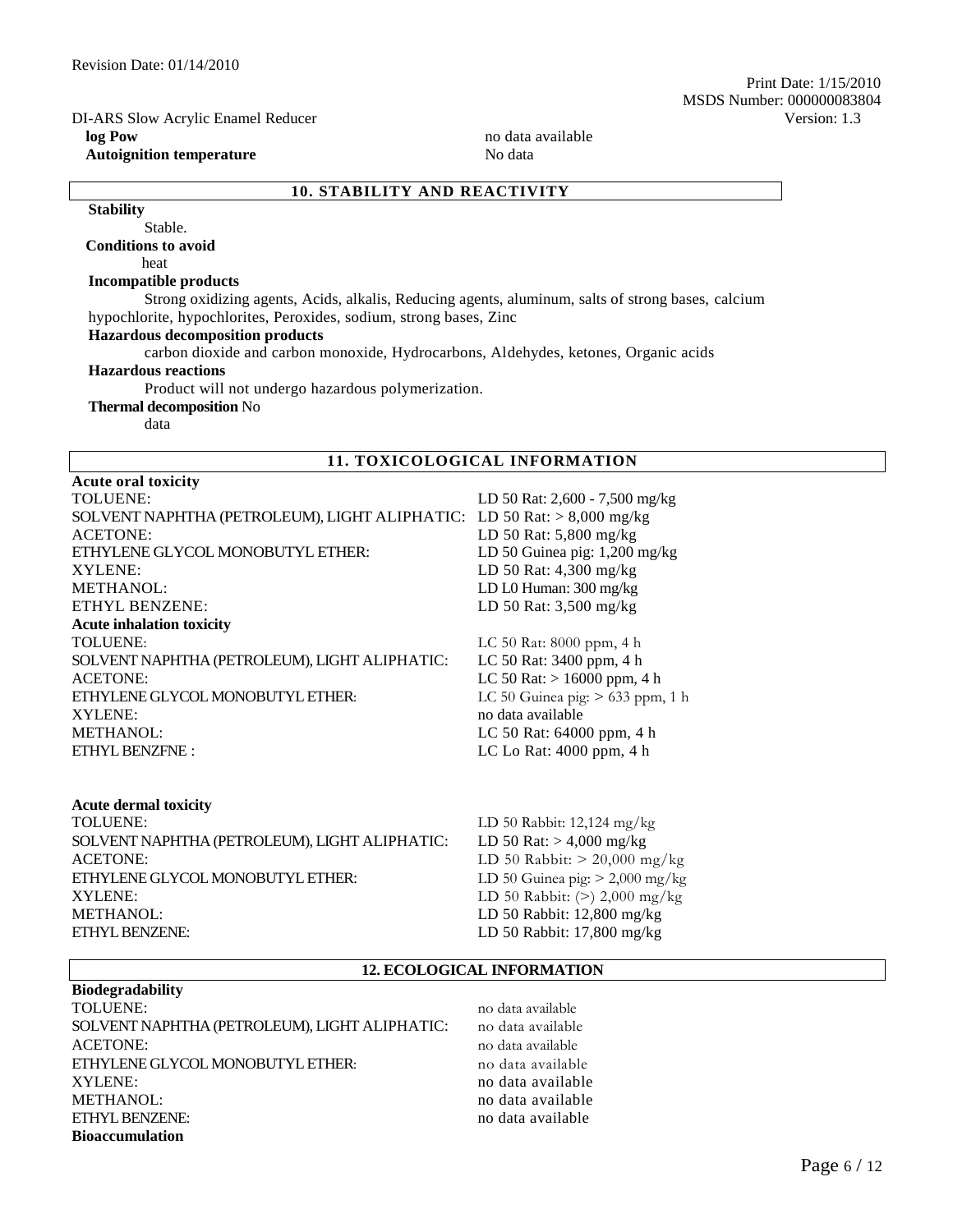# SOLVENT NAPHTHA (PETROLEUM), LIGHT ALIPHATIC: no data available ACETONE: no data available ETHYLENE GLYCOL MONOBUTYL ETHER: no data available XYLENE: no data available no data available

ETHYL BENZENE: no data available in the set of the set of the set of the set of the set of the set of the set of the set of the set of the set of the set of the set of the set of the set of the set of the set of the set of **Ecotoxicity effects Toxicity to fish**

#### SOLVENT NAPHTHA (PETROLEUM), LIGHT ALIPHATIC: no data available ACETONE: 96 h LC 50 Rainbow trout,donaldson trout

# ETHYLENE GLYCOL MONOBUTYL ETHER: no data available

METHANOL: no data available no data available

**Toxicity to daphnia and other aquatic invertebrates.** TOLUENE: 48 h EC 50 Water flea (Daphnia magna): 6.00 mg/1

SOLVENT NAPHTHA (PETROLEUM), LIGHT ALIPHATIC: no data available ACETONE: no data available ETHYLENE GLYCOL MONOBUTYL ETHER: no data available

TOLUENE: Species: Ide, silver or golden orfe (Leuciscus idus) Exposure time: 3 d Dose: 0.05 mg/1 Bioconcentration factor (BCF): 94 Method: Not reported METHANOL: Species: Green algae (Chlorella fusca vacuolata) Exposure time: 24 h Dose: 0.05 mg/I Bioconcentration factor (BCF): 28,400 Method: Static

Print Date: 1/15/2010

MSDS Number: 000000083804

TOLUENE: 96 h LC 50 Rainbow trout,donaldson trout (Oncorhynchus mykiss): 5.80 mg/I Method: Renewal Mortality96 h LC 50 Fathead minnow (Pimephales promelas): 12.60 mg/1 Method: Static Mortality (Oncorhynchus mykiss): 4,740.00 - 6,330.00 mg/I Method: Static Mortality96 h LC 50 Bluegill (Lepomis macrochirus): 8,300.00 mg/1 Method: Static Mortality96 h LC 50 Fathead minnow (Pimephales promelas): 8,733.00 - 9,482.00 mg/I

Method: Flow. through Mortality XYLENE: 96 h LC 50 Fathead minnow (Pimephales promelas): 23.53 - 29.97 mg/1 Method: Static **Mortality** ETHYL BENZENE: 96 h static test LC 50 Fathead minnow (Pimephales promelas): 9.10 - 15.60 mg/I Mortality96 h Renewal LC 50 Rainbow trout,donaldson trout (Oncorhynchus mykiss): 4.20 m g/1 **Mortality** Method: Static Intoxication XYLENE: 24 h LC 50 Water flea (Daphnia magna): > 100.00 - < 1,000.00mg/1 Method: Static Mortality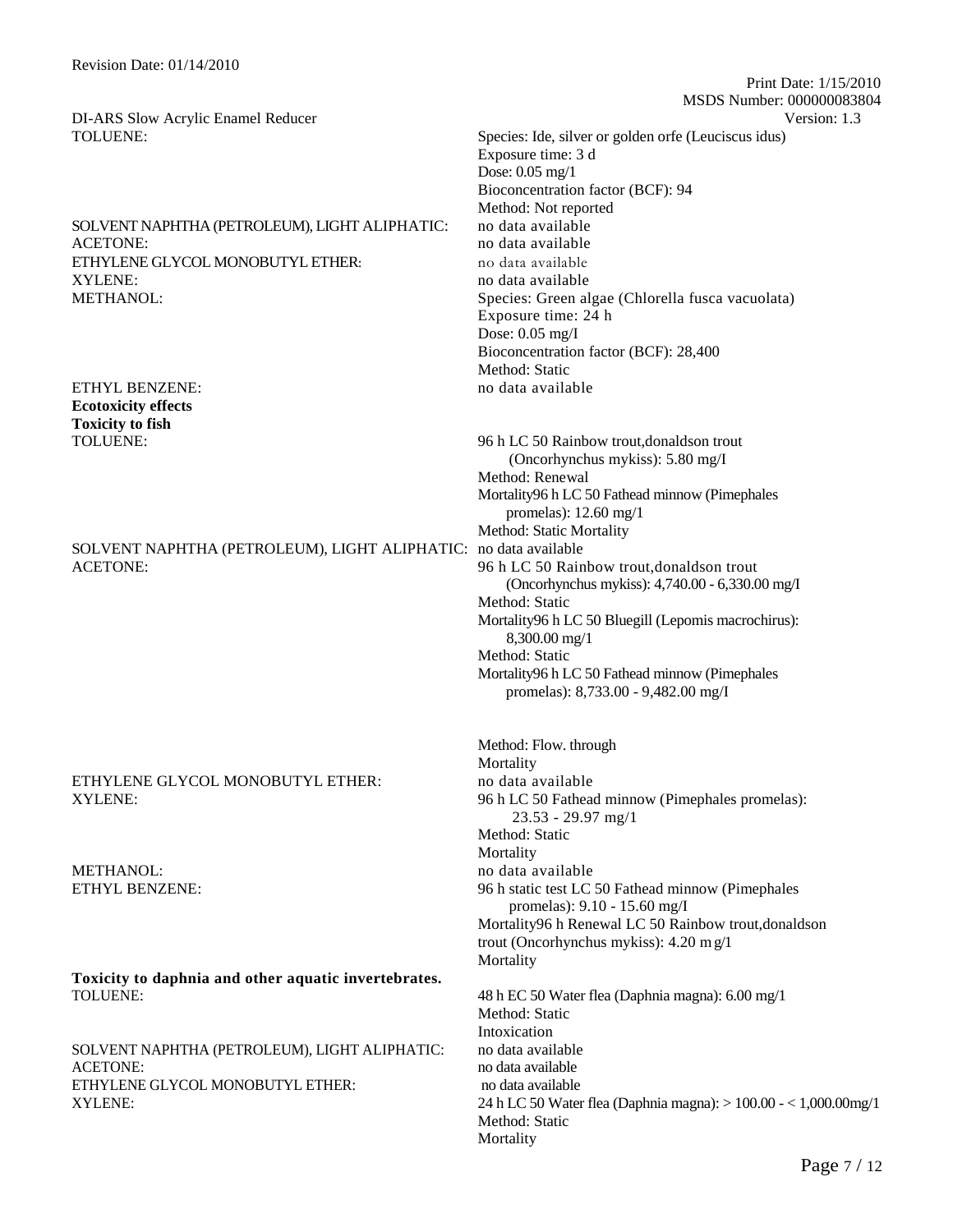**Toxicity to algae** TOLUENE: no data available no data available no data available SOLVENT NAPHTHA (PETROLEUM), LIGHT ALIPHATIC: no data available ACETONE: no data available ETHYLENE GLYCOL MONOBUTYL ETHER: no data available XYLENE:<br>
METHANOL:<br>
METHANOL:<br>
METHANOL: ETHYL BENZENE: 96 h Growth inhibition Pseudokirchneriella subcapitata

#### **Toxicity to bacteria**

TOLUENE: no data available SOLVENT NAPHTHA (PETROLEUM), LIGHT ALIPHATIC: no data available ACETONE:<br>
ETHYLENE GLYCOL MONOBUTYL ETHER : <br>
no data available<br>
no data available ETHYLENE GLYCOL MONOBUTYL ETHER : XYLENE: no data available ETHANOL: no data available ETHYL BENZENE: no data available

 MSDS Number: 000000083804 DI-ARS Slow Acrylic Enamel Reducer Version: 1.3 METHANOL: 48 h EC 50 Water flea (Daphnia magna): > 10,000.00 mg/I Method: Static Intoxication ETHYL BENZENE: 48 h static test EC 50 Water flea (Daphnia magna): 1.37 - 4.40 mg/1 Intoxication

Print Date: 1/15/2010

no data available (green algae): 3.60 mg/1

## **Biochemical Oxygen Demand (BOD)**

| <b>TOLUENE:</b>                               | no data available |
|-----------------------------------------------|-------------------|
| SOLVENT NAPHTHA (PETROLEUM), LIGHT ALIPHATIC: | no data available |
| <b>ACETONE:</b>                               | no data available |
| ETHYLENE GLYCOL MONOBUTYL ETHER:              | no data available |
| XYLENE:                                       | no data available |
| METHANOL:                                     | no data available |
| <b>ETHYL BENZENE:</b>                         | no data available |
| <b>Chemical Oxygen Demand (COD)</b>           |                   |
| <b>TOLUENE:</b>                               | no data available |
| SOLVENT NAPHTHA (PETROLEUM), LIGHT ALIPHATIC: | no data available |
| <b>ACETONE:</b>                               | no data available |
| ETHYLENE GLYCOL MONOBUTYL ETHER:              | no data available |
| XYLENE:                                       | no data available |
| <b>METHANOL:</b>                              | no data available |
| <b>ETHYL BENZENE:</b>                         | no data available |
| <b>Additional ecological information</b>      |                   |
| TOLUENE:                                      | no data available |
| SOLVENT NAPHTHA (PETROLEUM), LIGHT ALIPHATIC: | no data available |
| <b>ACETONE:</b>                               | no data available |
| ETHYLENE GLYCOL MONOBUTYL ETHER :             | no data available |
| XYLENE:                                       | no data available |
| <b>METHANOL:</b>                              | no data available |
| <b>ETHYL BENZENE:</b>                         | no data available |
|                                               |                   |

#### **13.DISPOSAL CONSIDERATIONS**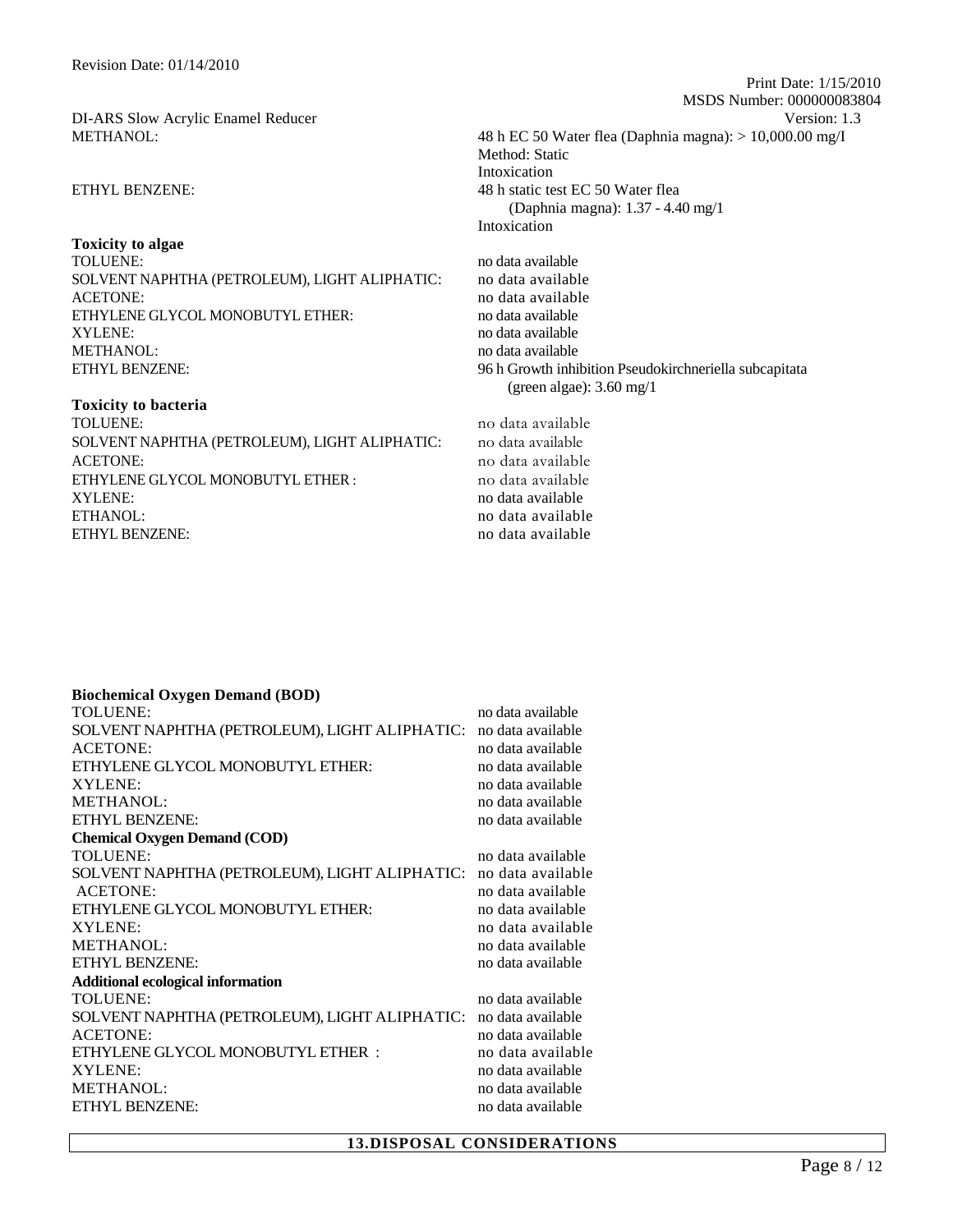## **Waste disposal methods**

No data

| <b>14. TRANSPORT INFORMATION</b>              |                                            |               |                   |                |                  |
|-----------------------------------------------|--------------------------------------------|---------------|-------------------|----------------|------------------|
| <b>REGULATION</b>                             |                                            |               |                   |                |                  |
| ID                                            | PROPER SHIPPING NAME                       | *HAZARD       | <b>SUBSIDIARY</b> | <b>PACKING</b> | <b>MARINE</b>    |
| <b>NUMBER</b>                                 |                                            | <b>CLASS</b>  | <b>HAZARDS</b>    | <b>GROUP</b>   | <b>POLLUTANT</b> |
|                                               |                                            |               |                   |                | /LTD. QTY.       |
| <b>U.S. DOT - ROAD</b>                        |                                            |               |                   |                |                  |
| <b>UN</b>                                     | 1263 Paint related material                | 3             |                   | $\mathbf{I}$   |                  |
| <b>U.S. DOT - RAIL</b>                        |                                            |               |                   |                |                  |
| UN                                            | 1263 Paint related material                | 3             |                   | $\mathbf{I}$   |                  |
|                                               | <b>U.S. DOT - INLAND WATERWAYS</b>         |               |                   |                |                  |
| <b>UN</b>                                     | 1263 Paint related material                | 3             |                   | $\mathbf{I}$   |                  |
| <b>TRANSPORT CANADA - ROAD</b>                |                                            |               |                   |                |                  |
| UN.                                           | 1263 PAINT RELATED MATERIAL                | $\mathcal{R}$ |                   | $\mathbf{I}$   |                  |
| <b>TRANSPORT CANADA - RAIL</b>                |                                            |               |                   |                |                  |
| UN                                            | 1263 PAINT RELATED MATERIAL 3              |               |                   | $\mathbf{I}$   |                  |
|                                               | <b>TRANSPORT CANADA - INLAND WATERWAYS</b> |               |                   |                |                  |
| <b>UN</b>                                     | 1263 PAINT RELATED MATERIAL                | $\mathcal{E}$ |                   | $\mathbf{I}$   |                  |
| <b>INTERNATIONAL MARITIME DANGEROUS GOODS</b> |                                            |               |                   |                |                  |
| <b>UN</b>                                     | 1263 PAINT RELATED MATERIAL                | $\mathcal{E}$ |                   | $\mathbf{I}$   |                  |

#### **INTERNATIONAL AIR TRANSPORT ASSOCIATION – CARGO**

| UN         | 1263 Paint related material                                                 |  |
|------------|-----------------------------------------------------------------------------|--|
|            | INTERNATIONAL AIR TRANSPORT ASSOCIATION - PASSENGER                         |  |
| <b>IIN</b> | 1263 Paint related material                                                 |  |
|            | MEXICAN REGULATION FOR THE LAND TRANSPORT OF HAZARDOUS MATERIALS AND WASTES |  |
| <b>IIN</b> | 1263 PRODUCTOS PARA PINTURA 3                                               |  |

# **\*ORM = ORM-D, CBL = COMBUSTIBLE LIQUID**

Dangerous goods descriptions (if indicated above) may not reflect quantity, end-use or region-specific exceptions that can be applied. Consult shipping documents for descriptions that are specific to the shipment.

## **15. REGULATORY INFORMATION**

| California Prop. 65                                                                                                           |            |
|-------------------------------------------------------------------------------------------------------------------------------|------------|
| WARNING! This product contains a chemical known in the State of California to cause birth defects or other reproductive harm. |            |
| <b>TOLUENE</b>                                                                                                                |            |
| <b>BENZENE</b>                                                                                                                |            |
| <b>SARA Hazard Classification</b>                                                                                             |            |
| Fire Hazard                                                                                                                   |            |
| Acute Health Hazard                                                                                                           |            |
| Chronic Health Hazard                                                                                                         |            |
| SARA 313 Component(s)                                                                                                         |            |
| <b>TOLUENE</b>                                                                                                                | 38.33 %    |
| ETHYLENE GLYCOL MONOBUTYL ETHER                                                                                               | 8.82 %     |
| <b>XYLENE</b>                                                                                                                 | 4.11 %     |
| <b>METHANOL</b>                                                                                                               | 2.93%      |
| ETHYL BENZENE                                                                                                                 | 1.18%      |
| <b>New Jersey RTK Label Information</b>                                                                                       |            |
| <b>TOLUENE</b>                                                                                                                | 108-88-3   |
| SOLVENT NAPHTHA (PETROLEUM), LIGHT ALIPHATIC                                                                                  | 64742-89-8 |
|                                                                                                                               |            |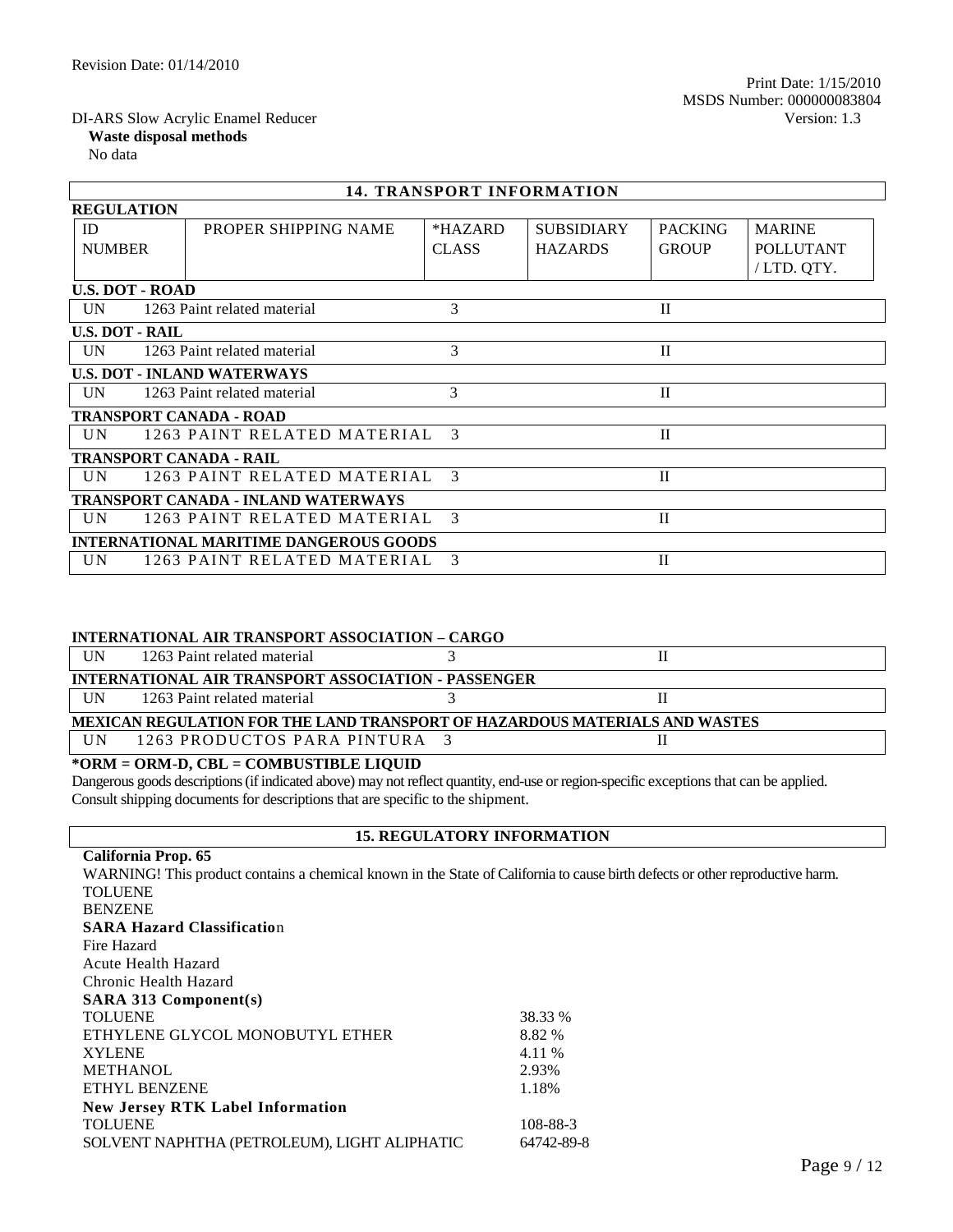|                                                                               |                |                      | MISLIS INHIHUEL, UUUUUUUOSO |
|-------------------------------------------------------------------------------|----------------|----------------------|-----------------------------|
| DI-ARS Slow Acrylic Enamel Reducer                                            |                |                      | Version: 1.3                |
| <b>ACETONE</b>                                                                | $67-64-1$      |                      |                             |
| ETHYLENE GLYCOL MONOBUTYL ETHER                                               | 111-76-2       |                      |                             |
| <b>XYLENE</b>                                                                 | I330-20-7      |                      |                             |
| <b>METHANOL</b>                                                               | $67-56-1$      |                      |                             |
| ETHYL BENZENE                                                                 | $100 - 41 - 4$ |                      |                             |
| Pennsylvania RTK Label Information                                            |                |                      |                             |
| <b>TOLUENE</b>                                                                | 108-88-3       |                      |                             |
| SOLVENT NAPHTHA (PETROLEUM), LIGHT ALIPHATIC                                  | 64742-89-8     |                      |                             |
| <b>ACETONE</b>                                                                | $67-64-1$      |                      |                             |
| ETHYLENE GLYCOL MONOBUTYL ETHER                                               | $111 - 76 - 2$ |                      |                             |
| <b>XYLENE</b>                                                                 | I330-20-7      |                      |                             |
| <b>METHANOL</b>                                                               | $67-56-1$      |                      |                             |
| <b>ETHYL BENZENE</b>                                                          | $100 - 41 - 4$ |                      |                             |
| <b>Notification status</b>                                                    |                |                      |                             |
| <b>EU. EINECS</b>                                                             |                | y (positive listing) |                             |
| U.S. Toxic Substances Control Act.                                            |                | y (positive listing) |                             |
| Australia. Industrial Chemical (Notification and Assessment) Act              |                | y (positive listing) |                             |
| Canada. Canadian Environmental Protection Act (CEPA).                         |                | y (positive listing) |                             |
| Domestic Substances List (DSL). (Can. Gaz. Part II, Vol. 133)                 |                |                      |                             |
| Japan. Kashin-Hou Law List                                                    |                | y (positive listing) |                             |
| Korea. Toxic Chemical Control Law (TCCL) List                                 |                | y (positive listing) |                             |
| Philippines. The Toxic Substances and Hazardous and Nuclear Waste Control Act |                | y (positive listing) |                             |
| China. Inventory of Existing Chemical Substances                              |                | y (positive listing) |                             |
|                                                                               |                |                      |                             |
|                                                                               |                |                      |                             |
|                                                                               |                |                      |                             |

### **Reportable quantity - Product**

| Reportable quantity - I Founce<br>US. EPA CERCLA Hazardous Substances (40 CFR 302) |             | 2431 lbs    |
|------------------------------------------------------------------------------------|-------------|-------------|
| <b>Reportable quantity-Components</b>                                              |             |             |
| <b>XYLENE</b>                                                                      | 1330-20-7   | $100$ lbs   |
|                                                                                    | <b>HMIS</b> | <b>NFPA</b> |
| Health                                                                             | $2*$        |             |
| Flammability                                                                       |             |             |
| Physical hazards                                                                   | --          |             |
| Instability                                                                        |             | 0           |
| Specific Hazard                                                                    |             | --          |

# **16. OTHER INFORMATION**

The information accumulated herein is believed to be accurate but is not warranted to be whether originating with the company or not. Recipients are advised to confirm in advance of need that the information is current, applicable, and suitable to their circumstances.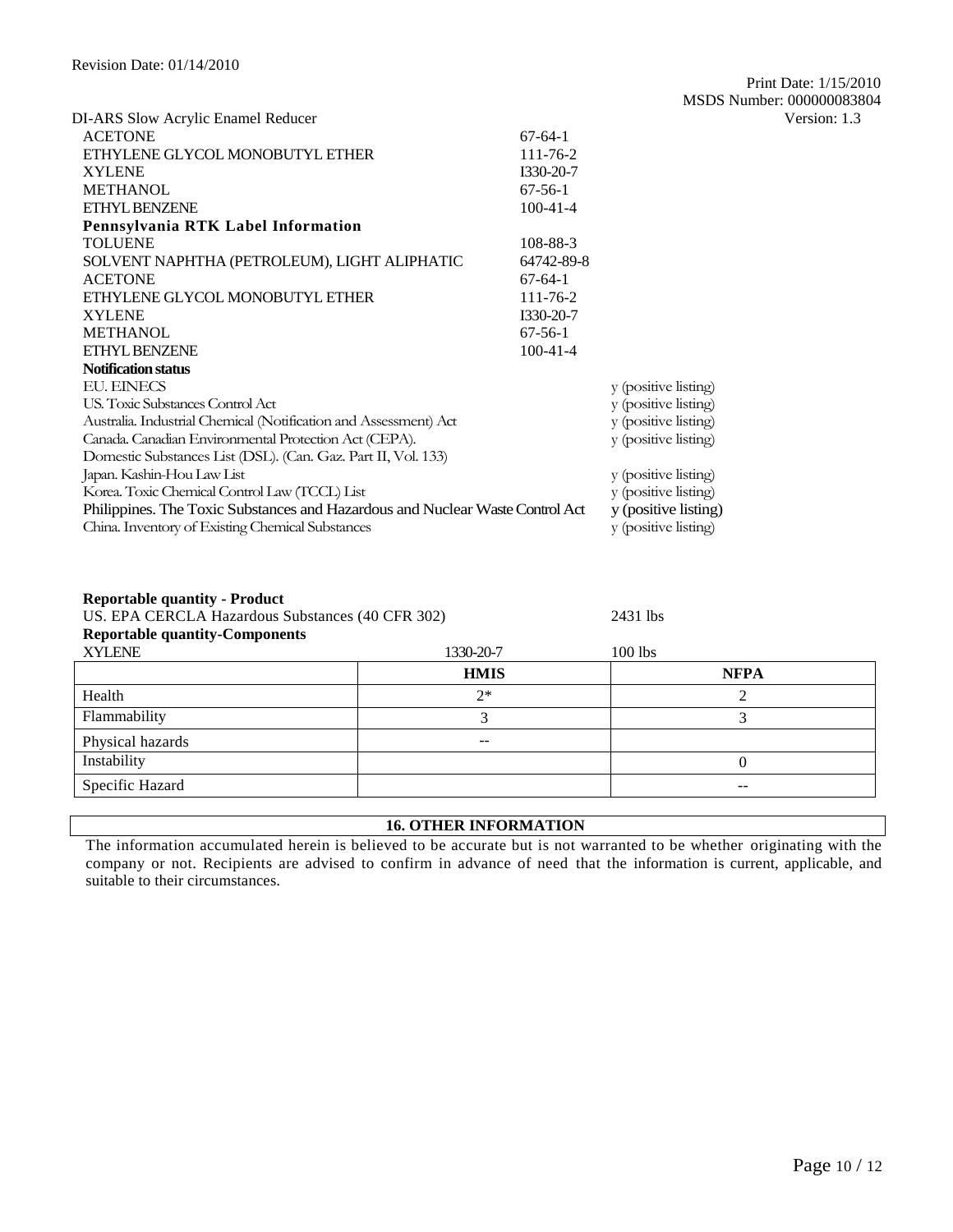

#### **ENVIRONMENTAL DATA SHEET** Revision Date: 01/14/2010

5 Star 5095 Slow Acrylic Enamel Reducer Version: 1.0

 Print Date: 1/15/2010 MSDS Number: 000000083804

# **VOC and HAP Report**

| VOC Content (as formulated)        |                | 83.98 %    |
|------------------------------------|----------------|------------|
| VOC Content (SCAQMD)               |                | 809.47 g/I |
| VOC Vapor Pressure @ 20°C (SCAQMD) |                | 30.75 hPa  |
| Calculated HAP Total               |                | 46.65%     |
| <b>TOLUENE</b>                     | 108-88-3       | 38.33%     |
| <b>XYLENE</b>                      | 1330-20-7      | 4.11%      |
| <b>METHANOL</b>                    | $67-56-1$      | 2.93%      |
| <b>ETHYL BENZENE</b>               | $100 - 41 - 4$ | 1.17%      |
| Calculated Organic HAP Total       |                | 46.65%     |
| <b>TOLUENE</b>                     | 108-88-3       | 38.33%     |
| <b>XYLENE</b>                      | 1330-20-7      | 4.11%      |
| <b>METHANOL</b>                    | $67-56-1$      | 2.93%      |
| <b>ETHYL BENZENE</b>               | $100 - 41 - 4$ | 1.17%      |
|                                    |                |            |

Hazardous Air Pollutants reported on this document are limited to those that are defined as hazardous under 29 CFR 1910.1200. It is possible that there are other Hazardous Air Pollutants in this product at levels that are not reportable by the OSHA Hazard Communication Standard. Certain air regulations require that these components be included in determinations of total HAP emissions. If you require information on the unreported Hazardous Air Pollutants, please contact your Cumberland Products Inc. account representative.

This information has been gratuitously provided by Cumberland Products Inc.. Although it is intended to be accurate, Cumberland Products Inc. DISCLAIMS ANY AND ALL LIABILITY, EITHER EXPRESS OR IMPLIED. This information is based on many factors beyond Cumberland's control, including but not limited to the completeness and accuracy of information received, or the conditions prevailing when operations were observed and/or sampled. In choosing to rely on or use this information, you assume all risk including the results obtained and agree to indemnify, defend and hold harmless Cumberland Products Inc. against any and all claims. All recommendations or suggestions must be evaluated by you to determine their applicability or suitability for your particular program. Cumberland Products Inc. is not engaged in rendering legal or other professional service, and if such service is required, a competent professional should be retained. Any information claimed by Cumberland Products Inc. to be confidential or proprietary is not to be disclosed to any third party.